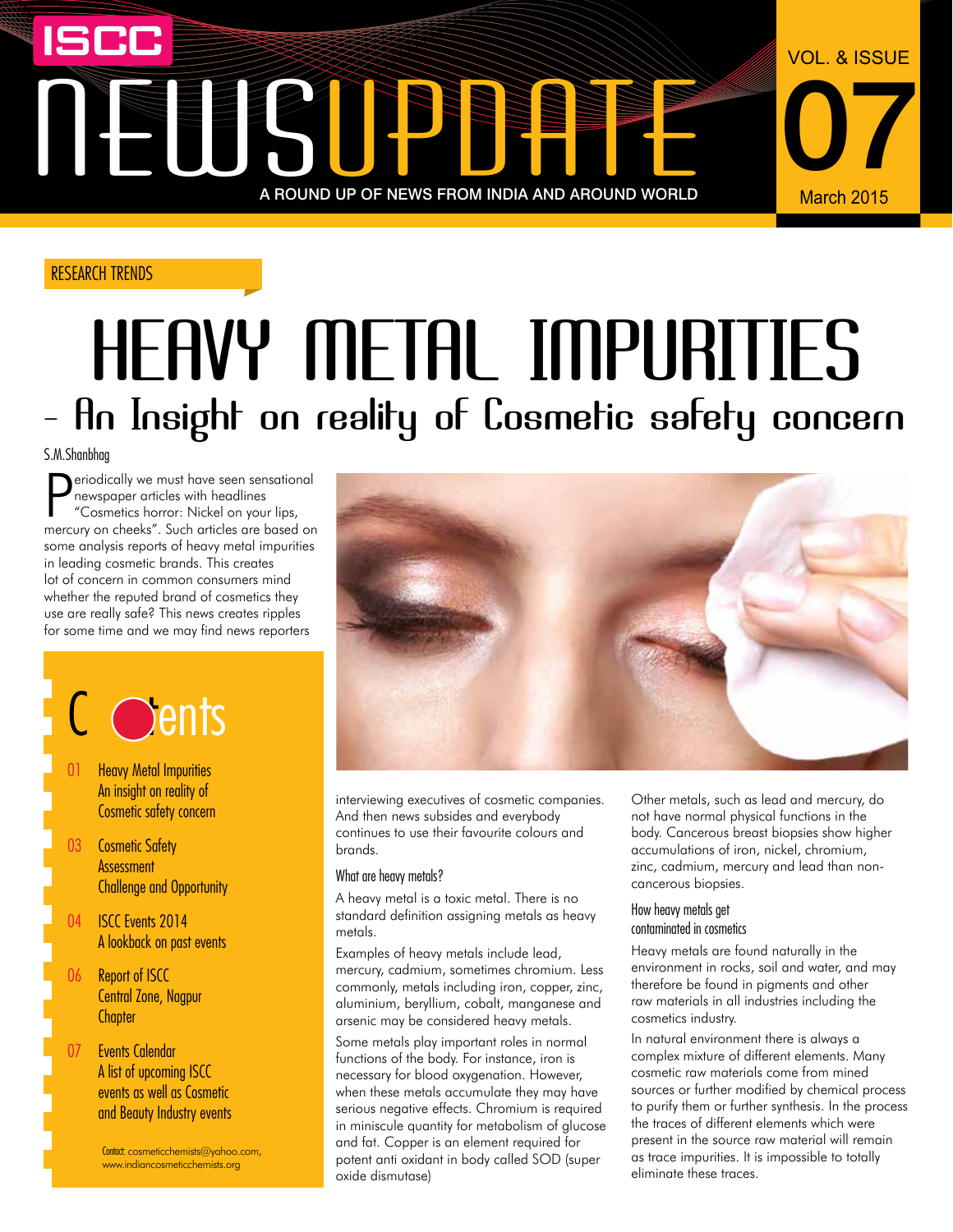#### RESEARCH TRENDS

#### RESEARCH TRENDS



When a cosmetic raw material is used it requires conscious understanding that how much of these trace impurities are permissible.

#### Who monitors the safety of cosmetics?

The safety of human being and animals are the main concerns of various governments across the globe. This is the prime purpose of formulating the laws for food drug and cosmetics. Forerunner of these laws is American drug and cosmetic act 1938.

This was soon followed by different countries formulating drug and cosmetic laws in their own format. These drug and cosmetic laws stipulate what kind of toxic or harmful ingredients should not be used and if impurities are present what is the permissible limit.

Heavy metals are toxic materials and are regulated in different drug and cosmetic laws of different countries.

#### General guidelines on limit of heavy metals based on exposure level

Across the globe there is no absolute consistency about which metals are considered as Heavy metals. The permissible limit specified is also not very consistent.

Harmful effect of heavy metals in human system is well documented. These toxic effects that manifest are based on degree of exposure. The limits are very stringent. Even

**HEAVY METAL IMPURITY SPECIFICATIONS IN DIFFERENT COUNTRIES FOR COSMETICS** 



in this case quantity of consumption is taken into consideration and frequency of usage. Water is the highest consumption item and the permissible limits are extremely low.

All cosmetics are superficially applied and the exposure to harmful ingredients is through dermal exposure. Dermal absorption of heavy metals is typically low, with absorption of individual elements influenced by a number of factors including physical-chemical properties of the mixtures. Oral exposure can occur for cosmetics used in and around the mouth, as well as from hand-to-mouth contact after exposure to cosmetics containing heavy metal impurities. Inhalation exposure is expected to be negligible.

There are currently no common international standards for heavy metal impurities in

cosmetics. Each country has their own specifications for individual raw materials. If we refer various country specific heavy metal impurity specifications we come across one somewhat common level.

Lead 20 PPM Maximum Arsenic 3 PPM Maximum Mercury 1 PPM Maximum

Regarding other heavy metals there is no uniformity of limits specified.

In India Drug & cosmetic act specifies heavy metals to be checked together as estimated as lead not exceeding 100 PPM. This includes all heavy metals without any specific mention. Attached below is a comprehensive list of permissible heavy metals in cosmetics in different countries. As you may notice specifications have

been stipulated based on nature and source of raw material and possibility of other elements naturally coming along with intended items.

It is to be noted that some raw materials like Iron oxide can contain as high as 500 PPM of heavy metals other than lead (Refer EU spec). These raw materials are considered as safe based on usage pattern and dermal penetration being very low.

#### Understanding newspaper reports

Newspaper reports are highlighting Chromium and nickel traces found in lipsticks made by various reputed brands marketed in India. Before proceeding further we should know the current international standard for these metals Tolerable Daily Intake (TDI) Values from US EPA TDI oral

| (mg/kg-d)    |       |
|--------------|-------|
| Chromium III | 15    |
| Chromium VI  | O 003 |
| Nickel       | O 02  |
|              |       |

#### Exposure level of these

metals in our daily life

Chromium and nickel are widely spread elements on earth. We find chromium in natural drinking water, food grains and vegetables. Stainless steel contains 17% chromium and around 3% nickel. All our food processing storage, daily use utensils, machinery parts etc are made from stainless steel. Apart from this Chromium oxide green is a trivalent chromium compound a permissible colour in cosmetics. As per WHO study estimated total intake of chromium from air water and food in UK is between 0.078 mg to 0.106mg /per day. The mean gastric absorption is less than 5%.

Guideline value set up by WHO for drinking water for Chromium is 0.05 mg/litre. UK expert group recommends 0.15mg /kg body weight maximum chromium exposure from foods. In other words maximum tolerable level of 10mg of chromium for a 60 kg body weight.

What is reported?

Some newspaper articles which have highlighted heavy metals in cosmetics are based on reports of certain agencies who have conducted this monitoring of heavy metals in cosmetics. They have based a concern on human exposure a probable harm. For example they have considered threshold limit of 0.0001mg Chromium as ADI (average daily intake).This is actually a permissible limit for air inhalation particulate matter for

chromium (VI) for 50 kg person per day. None of the cosmetics contain hexavalent chromium. Strangely their calculations are based considering cosmetics like food items, multiplying average daily consumption and level of heavy metals found and using this figure as ADI (average daily intake). The assumption is 100% absorption when these products are applied on skin. Finally their report shows that these cosmetics contain 500 to 1500% permissible ADI. This is absolutely incorrect and an exaggeration beyond limit. Internationally there are different permissible limits for air water foods and cosmetics. We should not confuse and use one yardstick for others.

#### Conclusion

As of now Indian standards for heavy metal impurities in cosmetics is adequate. We should not get unnecessarily disturbed by sensational newspaper reporting. If at all the reported heavy metal impurities in cosmetics are considered beyond permissible level for cosmetics FDA should take appropriate action.

The cosmetic industry has grown significantly in recent years, both in size as well as in complexity. Associated with the recent developments in novel ingredients, product formats and claims are the rapid changes in cosmetic regulations within India as well as internationally, which need a high level of focus. Formulators as well as ingredient suppliers need to have much greater understanding of the regulatory climate in order to navigate smoothly through the maze of Cosmetic Regulations.

One of the important aspects within cosmetic regulations is the area of Safety Assessment. With the EU, Israel and India imposing a ban on animal testing for cosmetics as well as import of cosmetics tested on animals,and some other countries contemplating the same; conventional safety assessment approach has been turned on its head and the cosmetic industry now needs to move even more rapidly towards incorporating newer alternatives in their safety assessment programme.

Skills associated with category-specific product safety assessment of formulations, raw materials, ingredients and additives as well as toxicological risk characterisation, exposure assessment and risk assessment are emerging requirements that are going to be mainstay and need special attention. Data mining and Data gap analysis – Read across, Group and Category approach by S.A.R., Q.S.A.R., T.T.C., AOP, Weight of Evidence (WoE), In-silico prediction of toxicity using OECD toolbox, EPA-Oncologic, Episuite, Toxtree, Japan and EU open source software as well as commercial software such as DEREK, TOPKAT, etc. coupled with validated alternate in-vitro techniques will see increased usage as preliminary methods to establish safety, prior to conducting human volunteer studies.

While on one hand, safety in cosmetics and toiletries is of prime importance, as only safe products should be allowed to be used by consumers; on the other hand, any human testing must be scientifically

| All levels ppm Max                     |      |                |         |        |        |                |         |        |      |          |                 |
|----------------------------------------|------|----------------|---------|--------|--------|----------------|---------|--------|------|----------|-----------------|
| Product                                | Lead | Arsenic        | Mercury | Nickel | Cobalt | Antimony       | Cadmium | Copper | Zinc | Chromium | Heavy<br>metals |
| Specification in USA                   |      |                |         |        |        |                |         |        |      |          |                 |
| D &C red 31                            | 20   | 3              |         |        |        |                |         |        |      |          |                 |
| Bismuth oxy chloride                   | 20   | 3              |         |        |        |                |         |        |      |          |                 |
| Chromium hydroxide green               | 20   | 3              |         |        |        |                |         |        |      |          |                 |
| Ferric ferro cyanide                   | 20   | 3              |         | 200    | 200    |                |         |        |      |          |                 |
| <b>Titanium Dioxide</b>                | 10   |                |         |        |        | $\overline{2}$ |         |        |      |          |                 |
| Zinc oxide                             | 20   | 3              |         |        |        |                | 15      |        |      |          |                 |
| Iron oxides                            | 10   | 3              | 3       |        |        |                |         |        |      |          |                 |
| Limits for Cosmetics in<br>CANADA      | 10   | 3              | 3       |        |        | 5              | 3       |        |      |          |                 |
| Limits for cosmetics in<br>Germany     | 20   | 5              |         |        |        | 10             | 5       |        |      |          |                 |
| Iron oxide E 172 EU cosmetics dir      | 20   | 5              |         | 200    |        |                | 5       | 50     | 100  | 100      |                 |
| Limits in India as per D&C<br>act 1940 | 20   | $\overline{2}$ |         |        |        |                |         |        |      |          | 100             |

### Cosmetic Safety Assessment– A Challenge & An Opportunity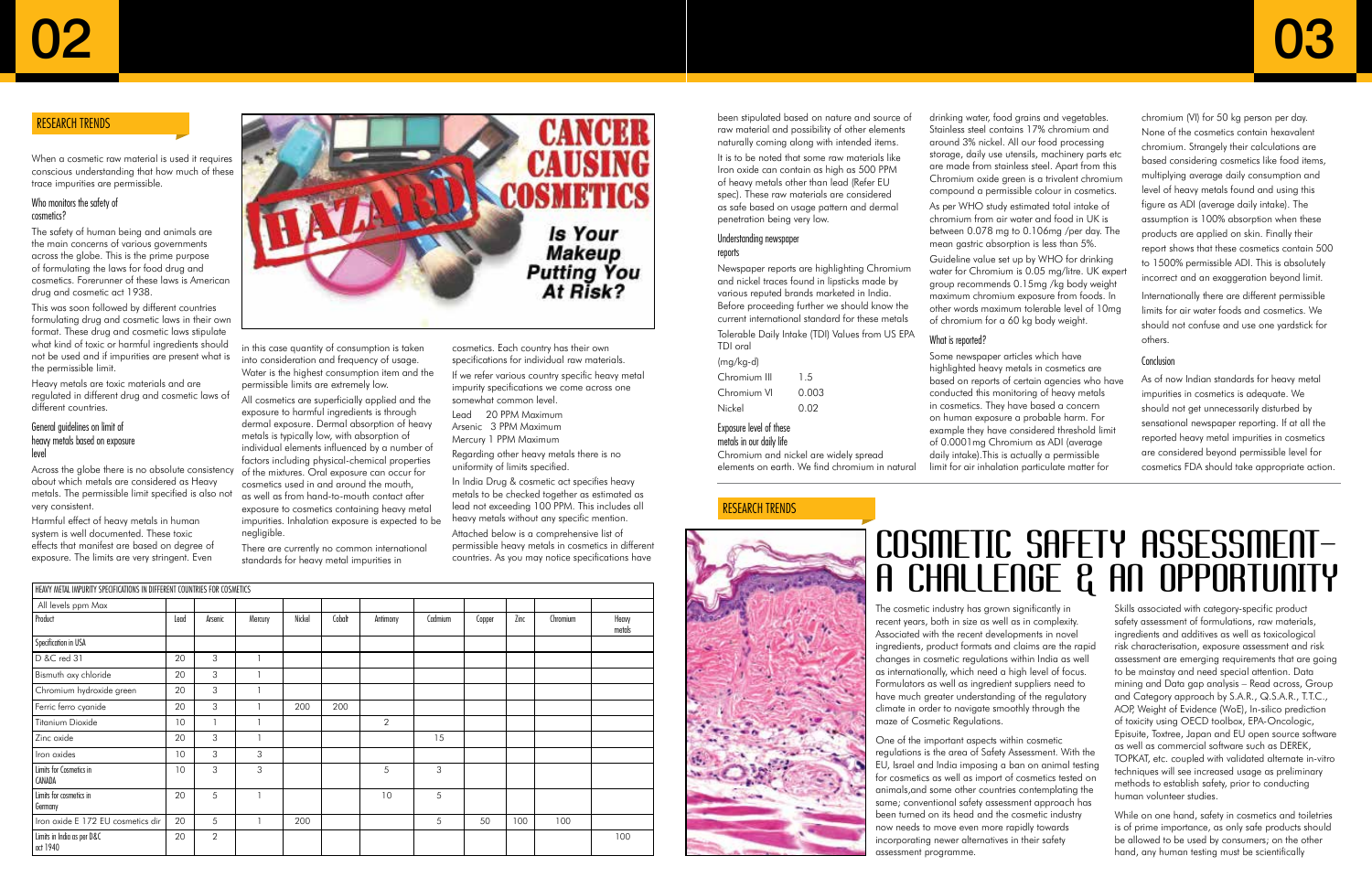www.gattefosse.com

Visit us at HPCI - Mumbai Stand 241

EMULIUM® MELLIFERA brings a sensory solution to global consumer expectations, bringing delight upon application and visible efficacy. Draped in a soft and barely perceptible protective veil, the skin, protected from seasonal extremes, is visibly more radiant and beautiful.



justified, as unjustified and indiscriminate testing is unethical. This brings to the fore the role of the safety assessor in-charge of product safety evaluation, who needs to decide whether each new formula represents a minor adaptation without toxicological significance, a toxicologically important modification, or a new technological concept. Safety assessor's decision will become an important aspect of the safetytesting programme that is adopted.

Development of simple, cost effective and fully validated alternate methods covering each and every aspect of product safety is also an important area for consideration. With our honorable Prime Minister making a fervent

#### $\bullet$ HPCI 2014

appeal to 'Make in India' a reality, it is an opportunity for eminent toxicologists across India to play a major role in leading as well as being part of the global validation programmes currently underway.

Changes in the regulations pertaining to cosmetic safety testing have thus opened avenues for new skills to be developed as well as for new roles within organizations in order to ensure that safety of the end user is not compromised. Tracking the developments that are taking place globally will help organizations to be updated on the most recent advances in this area; which would go a long way towards implementing the best practices towards ensuring safe cosmetics.

2

*The author Benedict M. Mascarenhas is CMD of EnvisBE Solutions Pvt. Ltd. and Honorary Secretary of The Indian Society of Cosmetic Chemists (ISCC). For further details, you can send your emails to ben\_mas@envisbesolutions.com/ ben.iscc.in@gmail.com*



Indian Society of Cosmetic Chemists (ISCC) organised a one day Seminar on "Emerging Trends in Cosmetics - Global Scenario". The seminar was well received by cosmetic industry with total 95 participants. The conference covered practical science and cutting edge industry developmentin the Global scenario. Eminent scientific, marketing, technical and regulatory experts of national and international repute contributed to the conference by sharing their knowledge with the participants.



CECER



#### One Day Conference on Current Regulatory Requirements for Cosmetics

Indian Society of Cosmetic Chemists (ISCC) in collaboration with Oil Technologists' Association of India - West Zone (OTAI-WZ) organised a one-day conference on "Current Regulatory Requirements for Cosmetics" on 7th of March 2014 at Courtyard Marriott ( Mumbai) in order to provide an overview of the recent changes in the Indian Cosmetic Regulations, so that the cosmetic industry as well as all those involved with cosmetics are better poised to understand and comply with the requirements. The Indian Home & Personal Care Industry Association also supported this event.

The conference was organised with the aim of creating awareness about the changes introduced by Indian government in the Drugs and Cosmetics Act with regards to import of cosmetics, local manufacture and safety testing of cosmetics with the 3-fold objective of harmonizing the requirements with what is being followed internationally, better monitoring the influx of cosmetics coming into the country and providing better quality products to the consumer. Eminent legal experts and industry veterans shared their knowledge and experience on this subject for the benefit of the participants.

Can one revolutionary sensory ingredient



in-cosmetics Innovation Zone Best Ingredient Award 2014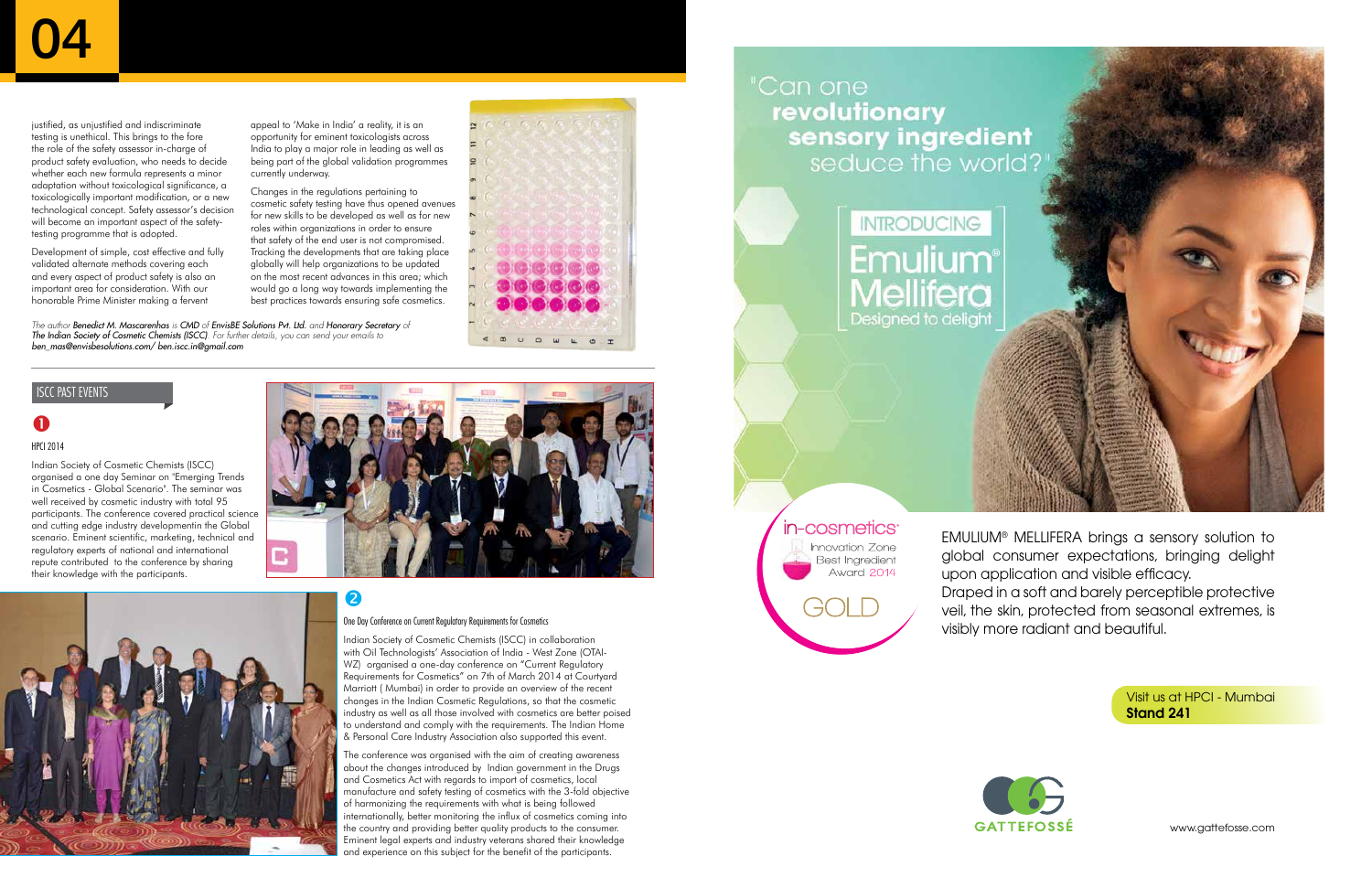#### **EnvisBE Solutions Pvt. Ltd.**

**The 'One-Stop-Shop' for all your requirements from 'Taking an Idea'**

**to 'Converting it into Reality' Cosmetics, Foods, Personal Care, Home Care, Fabric Care, Pharmaceuticals** 

**Information Sourcing Troduct Development Techno-Legal & Regulatory Systems & Procedures** 

**Patenting & IPR Technology Transfer Knowledge Management**

Website: www.envisbesolutions.com Email: info **Tel: +91 (22) 24473051** 

07

#### EVENT CALENDAR 2015 **EVENT CALENDAR 2015 COSMETIC AND BEAUTY INDUSTRY EVENTS 2015**



#### ISCC upcoming events

#### **ISCC - Events Calendar 2015**

| <b>SPF Regulations</b>        | <b>July 2015</b> |
|-------------------------------|------------------|
| Industrial visit for students | August 2015      |
| Lecture on Hair care          | September 2015   |
| <b>PICASSA</b>                | October 2015     |

\* Participation in ISCC Workshops is free for ISCC members. Charges for non-members vary according to the workshop. Additional Workshops and Conferences will be communicated through ISCC Announcers as and when finalised.



20 - 23 MARCH 2015

**in-COSMETICS EUROPE** *BARCELONA* 14 - 16 APRIL 2015

 **NYSCC SUPPLIERS DAY 2015** *EDISON N.J. USA* 12 - 13 MAY 2015

**GLOBAL REGULATORY SUMMIT**  *BRUSSELS BELGIUM* 19 - 20 MAY 2015

**BEAUTYWORLD MIDDLE EAST** *DUBAI UAE* 26 -28 MAY 2015

**IFSCC CONFERENCE 2015** *ZURICH SWITZERLAND* 21 - 23 SEPT 2015

**in-COSMETICS BRAZIL** *SAO PAULO BRAZIL* 30 SEPT - 1 OCT 2015

**in-COSMETICS ASIA** *BANGKOK THAILAND*  3 - 5 NOV 2015

**COSMOPROF ASIA** *HONGKONG CHINA* 11 - 13 NOV 2015



A UGC sponsored National Seminar was organised by Department of Chemistry, S. S. Girls College Gondia in association with ISCC Central Zone S. S. Girls College, Gondia on 'The Chemistry of Cosmetics and its impact on Human health'. All Members of ISCC, CZ attended and presented research presentations.

Prominent ISCC MEMBERS present Mr. Benedict Mascarenhas, Hon. Secretary, ISCC Mumbai – Key Note Speaker and presided over the function

President, ISCC Central Zone Dr. S. Kulkarni – Member of Legal Advisory committee and Chairperson for the Technical Session

Secretary Dr. F. Daud – Member of Editorial Board and coordinated for Research Presentations.

Dr. Seema Somalwar – Speaker, Tech Session

Members of ISCC Central Zone who Won Prizes Dr. Farhat Daud – 1st Prize Poster Presentation Dr. NibhaBajpai – 2nd Prize in Poster Presentation



A Seminar cum Workshop was organized by Indian Society of Cosmetic Chemist, Central Zone in collaboration with Association of Cosmetic Technologist and Cosmotech Alumni Association of L.A.D at Dept of Cosmetic Technology, LAD & Smt. R.P. College For women Nagpur on 'Innovative Preservation Concepts and New age Emulsifier and Oil Components' and 'Phospholipids in Personal Care'. A Quiz was also conducted in which students won several prizes.

Dr Sheela Kulkarni, President ISCC CZ and HOD Dept of Cos Tech, LAD College welcomed the guests. Dr. Deepak Wasule, Dr. Farhat S.Daud, Dr. Sana Ahmed, Dr. Nibha Bajpai worked hard for the success of the programme.

Speakers – Mr. Ravi Khanna, Marketing Manager, Dr. Adinath Ware, GM-Technical.Ms Ankita Jain, Manager- Technical support and marketing (Alumni of Department of Cosmetic Technology).

#### 2

Committee of Central Zone, Nagpur chapter Dr. Sheela Kulkarni, President (LAD College For Women, Nagpur) Dr. Bharti Ghanu, Vice-President (Nikalas Mahila Mahavidyalaya, Nagpur) Dr. Farhat Daud, Secretary (LAD College For Women, Nagpur) Mrs. Supriya Mandlekar, Joint Secretary (Nandanvan Mahila Mahavidyalaya, Nagpur) Mrs. Prachi Lake,Treasurer (Nikalas Mahila Mahavidyalaya, Nagpur).

#### **SURCOMMITTEES**

Mrs. Sunita Nawander (Kamla Nehru College, Nagpur) – Membership Drive Ms. Smita Fadnis (Nikalas Mahila Mahavidyalaya, Nagpur) – Newsletter Dr. Sangita Sahasrabudddhe & Mrs. Sana Ahmed (LAD College For Women, Nagpur) – Seminars & Workshops Mrs. Shubhangi Chande & Dr. Seema Somalwar (Nikalas Mahila Mahavidyalaya, Nagpur) – Education Dr. Jayashree Hazare & Mrs. Priya Digarse(LAD College For Women, Nagpur) – Books and Journals Mr. Nagar Naik (Qualichem Laboratories, Nagpur) – External Speakers

#### Report of ISCC - Central Zone - Nagpur Chapter

*From L to R – DR. SHEELA KULKARNI President ISCC Central Zone, Dr. ADINATH WARE, GM –Technical Support, NV Organics, Delhi, Dr. HARSHA JHARIA, Vice Principal, LAD, MR RAVI KHANNA Marketing Mgr, and MS ANKITA JAIN, Mgr Tech Support, N V Organics.)*

*From L To R – Dr. Madhuri Nasere, Dean of Home Science, RTM Ngp University, Dr. Sheela Kulkarni, President, ISCC CZ, Mr. Benedict Mascarenhas, ISCC Hon. Secretary and CMD, EnvisBE Solutions Pvt. Ltd, Mumbai*

#### RECENT ACTIVITIES



#### **ACCOMMATION OF PORMETIC TECHNOLOGISTS**